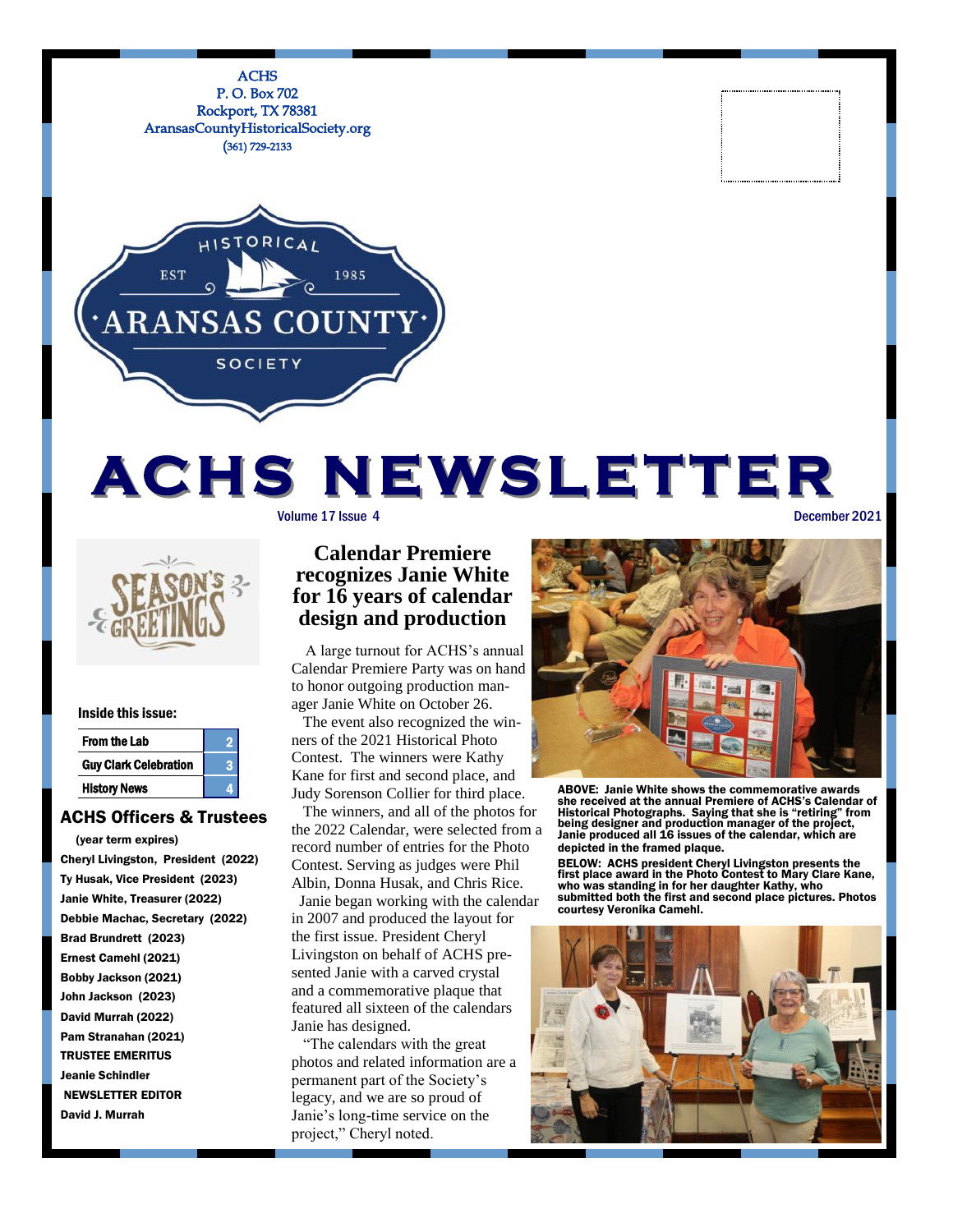## **FROM THE LAB: A message from the President.**

 We've arrived at the end of 2021 and this will be our final newsletter of this year. It's been a great year for us, in spite of the lingering pandemic and dramatic weather events, so here is a summary of this year through the lens of the Aransas County Historical Society.

 The striking feature of this monumental year has been the great collaboration and cooperation between Rockport Center for the Arts, History Center of Aransas County, Aransas County Historical Commission, the Rockport Cultural Arts District and Railroad Depot, the Sesquicentennial Celebration Committee, The Rotary Club of Rockport and the Aransas County Clerk's office.

 **January through June** brought increased activity to the planning of Sesquicentennial Celebration. Zoom meetings became the norm and much was accomplished by each committee. Social distancing and masks were required if people gathered as a group.



Rockport Pilot editor Mike Probst spoke about the new Historical Marker Guide at the Sesquicentennial kickoff in January. Photo by David Murrah.

 A Sesquicentennial kick-off event was held outdoors January 30 at the History Center for Aransas County with the release of a new Historical Marker Guide and a Monument unveiled on the grounds. As construction began on the new Rockport Center for the Arts, ACHS vice president **Ty Husak** started the process in November 2020 of photographing the Kline's Café building in anticipation of its relocation.

 Sales of the 2021 Calendar of Historical Photographs—the Sesquicentennial Edition-- continued well into the year. Rockport Printing wins the distinction of selling the

most calendars of all our local vendors. We appreciate them and all those who sold and continue to sell our calendars.

 With pandemic protocols in place, it took some creativity to deliver 225 calendars to students at Fulton Learning Center (FLC). We utilized the school parking lot along with a short explanatory video, and staff at FLC passed out calendars to 4th grade students.



The move of Kline's Café to its new home in downtown Rockport was documented in March and April by Ty and Donna Husak. Photo by Ty Husak.

 The exciting groundbreaking at the Rockport Center for the Arts was well attended. **Ty Husak** photographed this event. Then, when the Kline's Café move started in late March. **Ty and Donna Husak** were on hand to carefully film and photograph the event. Subsequently, a video of the Kline's Café move was uploaded to the ACHS website (ACHS1985.org) and Facebook page.

 Also during the first half of the year, an exciting milestone for was the introduction of a new ACHS Logo. **Mandy Ahr** of Houston donated her time and design talents to educate us on the process of selecting a logo, designed a few prototypes to choose from, and presented us with an impressive new logo. Mandy made the process fun and painless! Mandy is the daughter of the **late Mary Lucille Jackson** who was active in

the art and history groups in Rockport for many years.

 The Historical Society, History Center and Historical Commission also met to discuss and review nominations of individuals and organizations for the  $1<sup>st</sup>$  Annual Preservation Awards.

 **John Freeman**, formerly of Rockport, a 1951 graduate of Rockport High School in 1951, and author of *Rockport A Childhood by the Sea,* donated a limited-edition print titled "Looking for Nagumo" by Craig Kodera. He said, "The air over Rockport in the 1940's was filled with PBYS as they trained for WWII missions. While playing on the beach we



This photo submitted by Kathy Kane won first place in the 2021 Photo Contest. It was taken in July 1942 in downtown Rockport, after a 13-inch rainfall and is featured in ACHS's 2022 Calendar of Historical Photographs.

watched as they practiced their landing and take offs. I bought this painting as it reminded me of my childhood days in Rockport." Also, **Janie Collier White** donated an oil painting by Mary Ann Close McNabb of the original

Aransas County Courthouse to the Historical Society.

 Our annual historic photo contest always begins in May. Ever since Hurricane Harvey took our meeting place in 2017, the generous folks at Rockport's Dairy Queen have let us collect photos and paperwork for the contest from their back dining area. The year's contest ended in late June with judging occurring in early July. It's always a treat to see all the photos and hear stories as participants enter the contest. We had a record number of entries this year.

 **In June**, Aransas County celebrated its 150-year history as a county with ten fun-filled days of events. ACHS co-sponsored with the Rockport Rotary Club the Founder's Day Breakfast on June 12 which officially launched the celebration. The program honored the major figures who established Rockport and succeeded in getting it named as the county seat of the new county of Aransas in 1871. ACHS Trustee and newsletter editor **David Murrah** gave the keynote speech, which is still available for viewing on the ACHS website, ACHS1985.org, at this link, <https://www.youtube.com/watch?v=zf9uyhZrAik>

 **July through December** - Another exciting summer collaboration opportunity came our way over the summer. The Rockport Center for the Arts invited the Historical Society to contribute historical photos and written content for a 40-page program book they were producing to celebrate what would have been Guy Clark's  $80^{\text{th}}$  Birthday on November 6th. We were thrilled to be asked and you can read more of the story on page 3 of this newsletter.

 Big time floods arrived in early July and slowed us down for a few days.

 **July** also meant it was time for photo judging and calendar preparation. We had three amazing photo contest judges--**Phil Albin, Donna Husak** and **Chris Rice**--who selected the top three **[**prize winning photos as well as others to be placed in the 2022 calendar. Because it was the largest number of entries ever, the **CONTINUED ON P. 3]**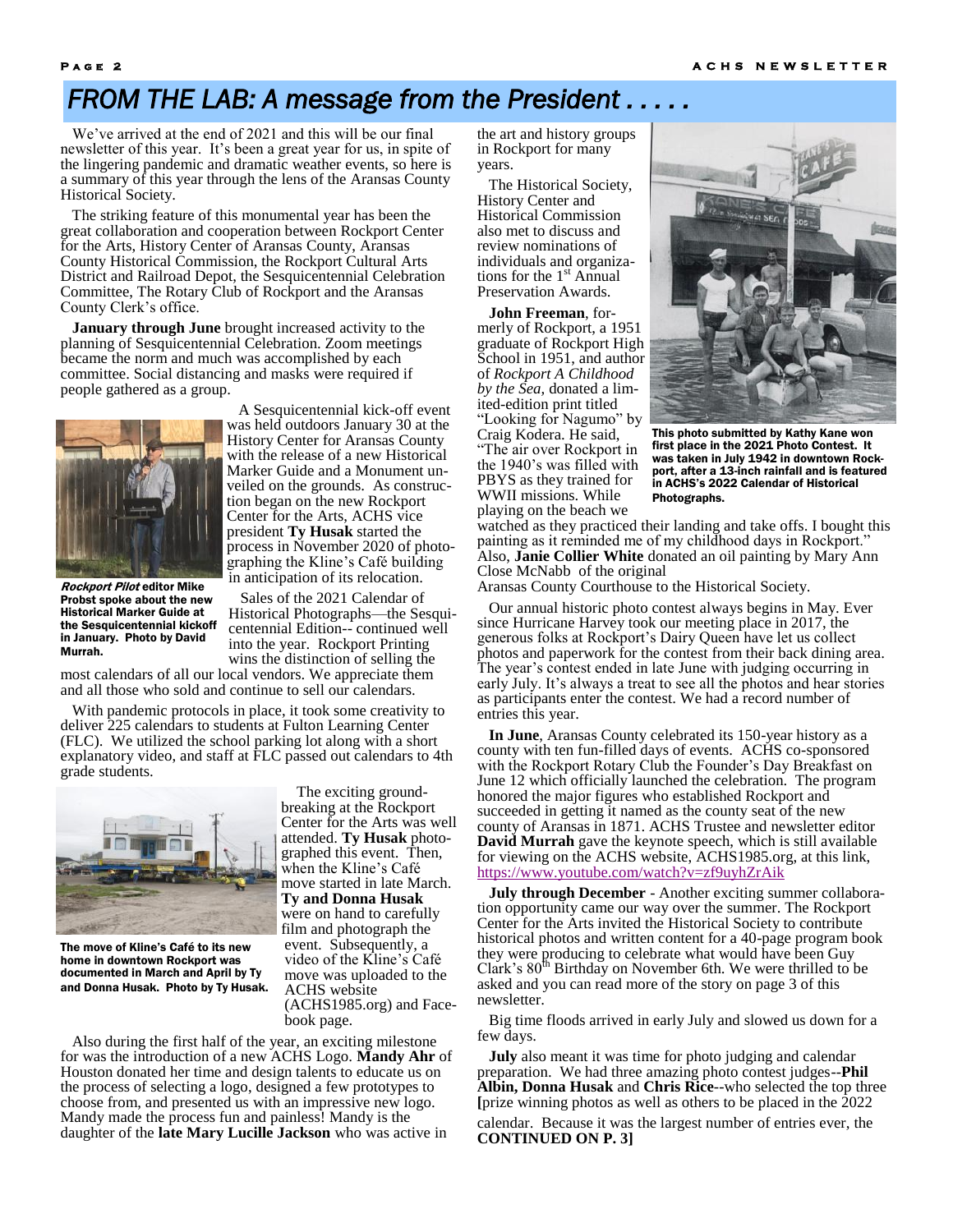#### **A C H S N E W S L E T T E R**

#### **FROM THE LAB—continued from p. 2**

photos were outstanding and their job wasn't easy. As soon as the judging ends hundreds of hours of work commenced to get the calendars into production.

 Several of us gathered facts from newspapers and other sources, and wrote photo captions. **JoAnn Morgan** provided a copy of the Mercer Log from which we compiled excerpts and organized on each page. Also, the Bee County Historical Society and Dugat family graciously allowed us to use early 1900s photos of **Jennie Rust Dugat** and **Daisy Pillman** at the Rockport Train Depot.

 The calendar committee also secured twelve sponsors for the calendar, and we really appreciate the support of these organizations, businesses and individuals: **Albin Exterminating, Inc.; Aransas County Historical Commission; Friends of the Fulton Mansion; GSM Insurors, Friends of the History Center for Aransas County; Jackie Shaw; JCW Photo Restoration; John and Debbie Jackson; Karen Mella, Realtor; Rockport Center for the Arts; Rockport Cultural Arts District and Railroad Depot; and the Texas Maritime Museum.** 

 Summer's end brought a luncheon with County employees to culminate the Sesquicentennial activities. Those from the planning committee ate and visited with employees. **Carrie Arrington**, County Clerk of Aransas County asked ACHS to assist in a project to decipher the handwriting on handwritten marriage licenses from the late 1930s and early 1940s.

 After a whirlwind of activity, the final version of the calendar was ready and premiered in October. **Janie White**, who had served as production manager for all of the 16 calendars, officially resigned from calendar duties. Janie has donated countless hours restoring photos, arranging content to fit and prepping pages for Rockport Printing. She promises to be on call for future calendar committees!

 In November, in anticipation of construction of the new courthouse, Aransas County formed a Time Capsule Committee



 The 1888 Rockport Depot, before and after reconstruction. Photos by Ty Husak.

Rockport. We also appreciate the role of ACHS member **"Turf" Overturf** and other members of the Society for lending support in helping to save one of Rockport's oldest buildings.

The year also saw the acquisi-

ship of its director **Jennifer Day**, the Depot will play an important part in the future of downtown

 New projects are just around the corner. **Joseph Fox**, Site Educator at the Fulton Mansion asked if the Historical Society would be interested in working on a project for the  $5<sup>th</sup>$ Anniversary of Hurricane Harvey, August 2022. Oral histories are being recorded this event. The Historical Society and Fulton Mansion have a long history of partnering on projects and we know this will continue.

 What a year it has been, from freezes to flood, along with the lingering pandemic. We appreciate our members, the community and business supporters that assist us year-round and our Board of Trustees who are hard-working, good natured individuals that contribute great ideas for projects. They honor and respect the history of Aransas County and are always looking ahead. *——Cheryl Livingston*

**Celebrating a Rockport Kind of Guy**

By

Ty Husak

*[Editor's note: The Rockport Center for the Arts recently staged a very successful celebration of the Guy Clark Festival which involved art, film and music related to the Grammy Award-winning American songwriter and folk singer who spent his teen years living in Rockport. Clark, who died in 2010, would have been 80 on November 6 of this year.* 

 *The Aransas County Historical Society, which had previously sponsored two sold-out concert tributes to Clark in 2019, played a very important role in the planning and development of this year's celebration, and we have asked ACHS vice president Ty Husak to document the Society's participation in this year's event.]*

 On Aug 9, 2021, ACHS president Cheryl Livingston and I met with Luis Purón of the Rockport Center for the Arts (RCA) and John Macy, music producer. Previously, John and Steve Russell had gotten together and came up with an idea for a fundraiser. The plan was to get some of the recording artists

that had been influenced by Guy to each record one of Guy's songs. Macy would produce a CD from the songs to be sold as part of the fundraiser. Steve would paint a painting with each having some connection to one of the 12 songs that were to be recorded.



The exhibit book cover featured Steve Russell's painting of Guy Clark. Graphic courtesy Rock-

port Center for the Arts.

 Luis then wanted to create an exhibit catalog/book which would have two pages for each song. Each pair of pages would contain an image of the Steve

Russell painting, comments from Steve on the painting and something from the musician that recorded each song. Luis also wanted Cheryl and I to contribute some historical information, including

images where possible, for each song that would connect Guy and/or the song back to Rockport.

 Initially, we really didn't have a lot to go on beyond a rough idea of what the format would be and were not even sure what songs would be included or who would be recording them. Macy went to work contacting recording artists. The list began to grow and as each song was finalized, Steve would create a painting and we would try to figure out what we could



Guy Clark's sister Caro Dugan shows a chest that belonged to Jack Prigg, a family friend who influenced Guy' songwriting. Photo by Ty Husak.

 One fairly obvious course of action was to get together with Guy's sisters Caro Dugan and Jan Clark and find out what they could contribute. When we met at Caro's home, Caro got Jan on a FaceTime call and we went over the songs that we knew about with them and gathered stories from them that [**CONTINUED ON P. 4]**